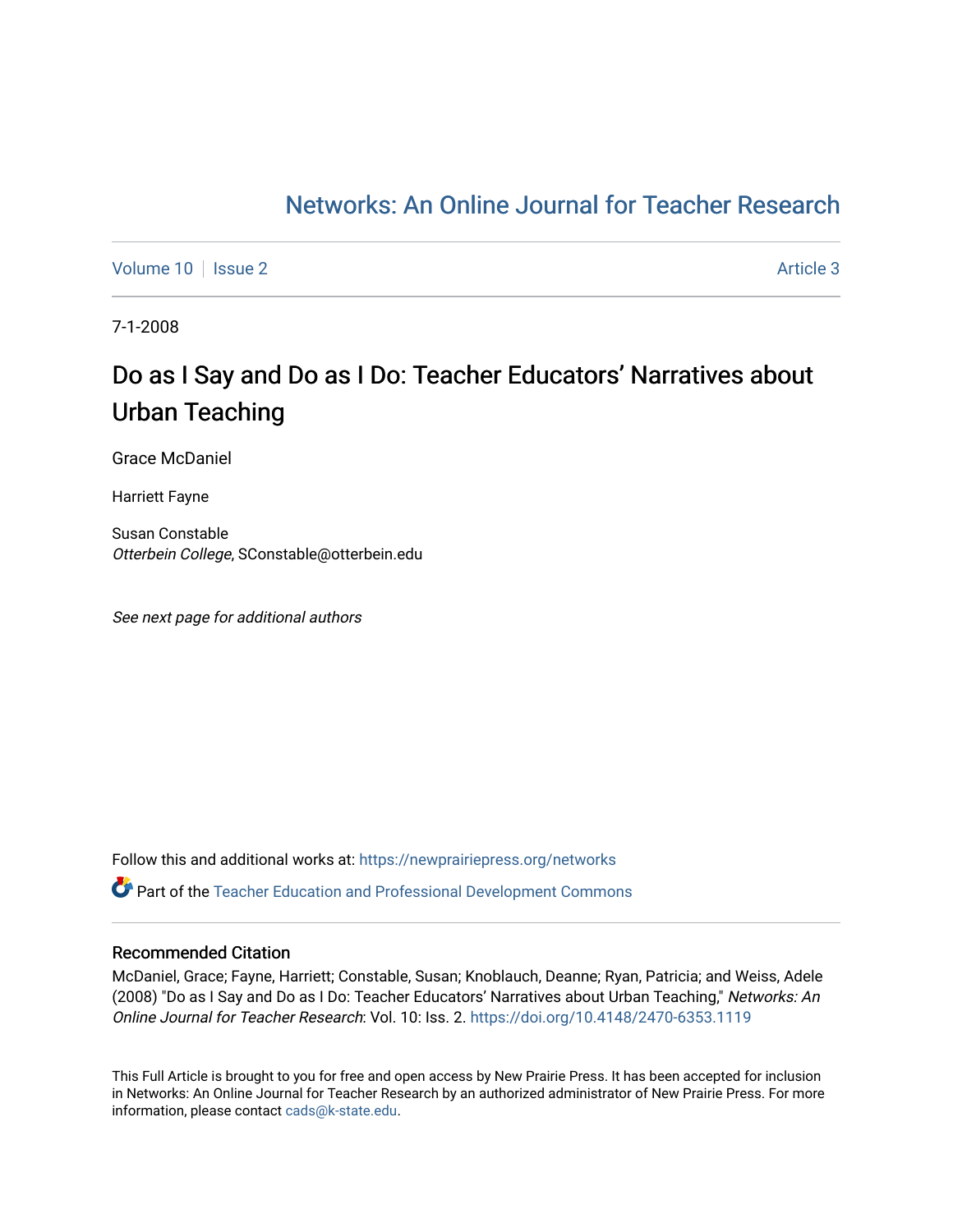# Do as I Say and Do as I Do: Teacher Educators' Narratives about Urban Teaching

#### Authors

Grace McDaniel, Harriett Fayne, Susan Constable, Deanne Knoblauch, Patricia Ryan, and Adele Weiss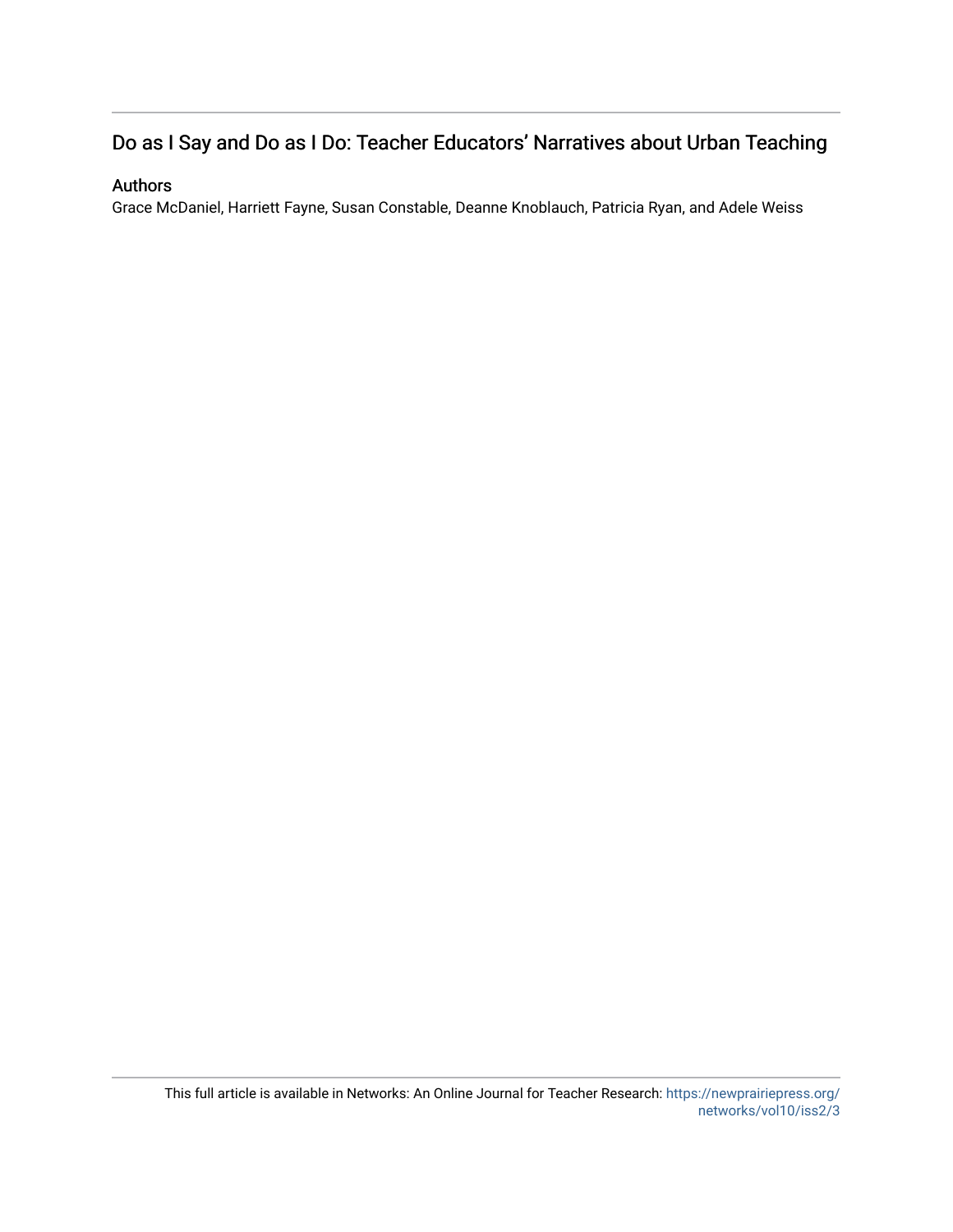

An On-line Journal for Teacher Research

# **Do as I Say** *and* **Do as I Do Teacher Educators' Narratives about Urban Teaching**

## **Grace McDaniel**, **Harriet Fayne**, **Susan Constable, Dee Knoblauch, Patty Ryan, Adele Weiss**

Otterbein College

Teacher educators share much in common with their pre-service candidates, but neither group resembles the increasingly diverse PreK-12 student population in cities across the United States. In the words of Gary Howard (1999): *How can you teach what you don't know?* A group of faculty members at a small, suburban liberal arts college decided to address this dilemma head-on by creating an urban teaching group. In addition to reading about and discussing important issues related to urban education and culturally responsive pedagogy, we participated in community mapping with early childhood candidates and were assigned to inner-city elementary classrooms. Across a tenweek term, we observed, tutored, and taught lessons under the supervision of cooperating teachers, many of whom were our own graduates. Through direct experience, reflection, and dialogue, we challenged our assumptions and examined the realities of teaching in an urban setting.

Unlike the student population, which grows increasingly diverse, the U.S. teaching force remains overwhelmingly White, female, and monolingual (Applied Research Center, 2000). As a result of this "demographic divide" (Gay and Howard, 2000, p. 1), schools are staffed by teachers who, for the most part, "do not have the same cultural frames of reference and points of view as their students" (Banks et al., 2005, p. 237). The situation is unlikely to change in the near future, since the demographic profiles of prospective teachers and current teachers appear to be

quite similar (Zumwalt & Craig, 2005). Sleeter (2001) noted that White pre-service teachers, because of their limited crosscultural knowledge and lack of awareness about the impact of racism, discrimination, or other structural aspects of inequality, are likely to hold stereotypical beliefs about urban students, particularly students of color.

Effective teacher education programs attempt to bridge the gap between what pre-service teachers know and what they need to know about ethnic, racial, and socio-economic diversity. However, the teacher educators who fill the ranks of schools, colleges, and departments of education are likely to be as monocultural as the candidates that they admit into their programs (Grant & Gillette, 1987). Howard (1999) asks a critical question when he addresses the issue of White teachers in multiracial schools: *How can you teach what you don't know?* Kitano, Lewis, Lynch, and Graves (1996) noted that there was unevenness in the level of understanding about diverse student populations among teacher educators and few faculty development opportunities designed to fill this knowledge gap. Cochran-Smith (2004) observes that only a handful of teacher preparation programs build in ongoing faculty development that aligns with themes such as multiculturalism, social justice, and urban education. Without a systematic approach, it is easy to assign these themes to faculty members who teach multicultural education courses while the rest of the faculty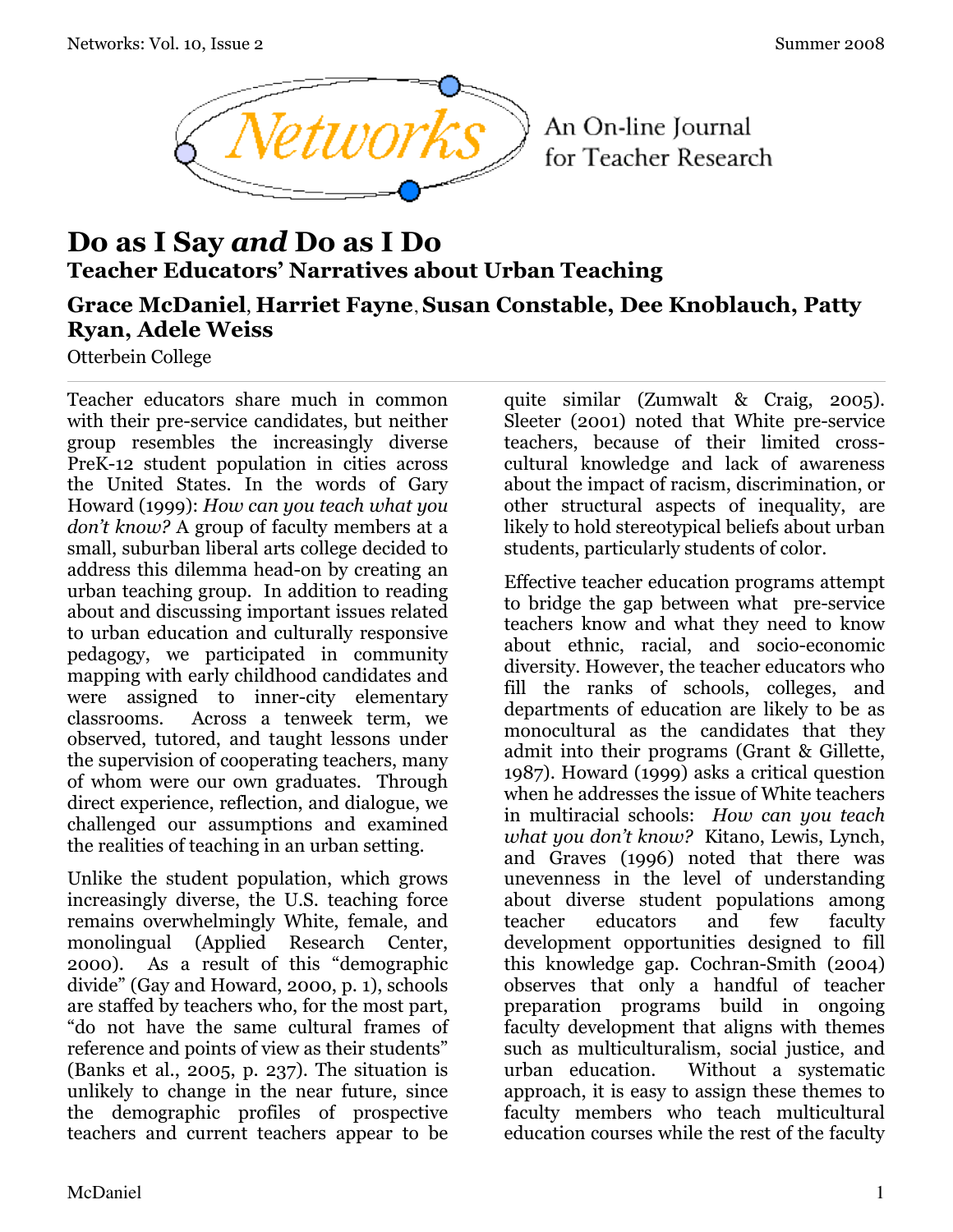go on with business as usual (Gallavan, 2000).

 Ladson-Billings (2005) addresses the cultural homogeneity that exists in most teacher education programs and challenges us to take a critical look at what she refers to as the "team." She posits that the "Whiteness" of teacher education faculty paired with the distance that exists between the nation's schools and colleges/universities result in programs that are out of synch with current realities. "Despite verbal pronouncements about commitments to equity and diversity, many teacher educators never have to seriously act on these commitments because they are rarely in situations that make such a demand on them" (Ladson-Billings, 2005, p. 230).

As teacher educators at a small, suburban liberal arts college, we decided to take Ladson-Billings' words to heart. We wanted to re-enter the world of urban schools, not as college supervisors or as outside experts, but as learners. We adopted Clandinin and Huber's (2002) metaphor of "threedimensional narrative inquiry space" (p. 163) to guide our thinking. By moving backward and forward (from past experiences, to the present, and eventually to the future), looking inward (at ourselves) and outward (at our relationships with each other, urban teachers, and elementary students), and situating ourselves in two locales (one in urban elementary schools and the other on our college campus), we hoped to author narratives based on "lived experiences" that would not only inform our own work but also serve as an impetus for other teacher educators to examine their practice as well. In order to become part of the national conversation, we followed the advice of Clandinin, Pushor, and Orr (2007) and "positioned" our inquiry in relation to other studies of culturally responsive pedagogy and urban teacher preparation by immersing ourselves in the professional literature throughout the life of the project.

### **Context**

The demographic make-up of pre-service teachers at Otterbein College, a small, liberal arts college located in a suburb of Columbus, Ohio, mirrors the homogeneity that exists in a majority of U.S. teacher education programs. Coming largely from suburbs or rural communities, few of our candidates (who are typically White, female, and monolingual) have had any first-hand experience in urban schools. In order to expose candidates to diversity, Otterbein requires a one-hundredhour field placement in a Columbus City Schools classroom as part of a methods course taken by undergraduates during their junior year. According to the 2006-2007 fact sheet posted on the district's website (www.columbus.k12.oh.us), Columbus has a student population of 56,151 (61.4% Black, 28.3% White, 5.2% Hispanic, 2.9% Multiracial, 1.9% Asian, 0.3% Native American), with 8.5% receiving English as a Second Language services. For most of our candidates, this experience is their first prolonged encounter with urban schools, diverse students, and, in many cases, the discomfort that results from being a visible minority.

Just like our candidates, the teacher educator "team" at Otterbein is composed largely of White females. Faculty members are very aware of the mismatch between the current candidate population and the increasingly diverse student population in area schools. The desire to prepare pre-service candidates to meet the challenges of a changing society has been a regular point of discussion during formal and informal department meetings.

# **Getting Started**

 Grace, as the only African-American faculty member in the department, was constantly asked to represent the viewpoint of all individuals of color and to educate the rest of us on what constitutes good practice in urban settings. Ironically, Grace had neither attended nor taught in urban schools. She grew up in a small, tight-knit Black community that educated its elementary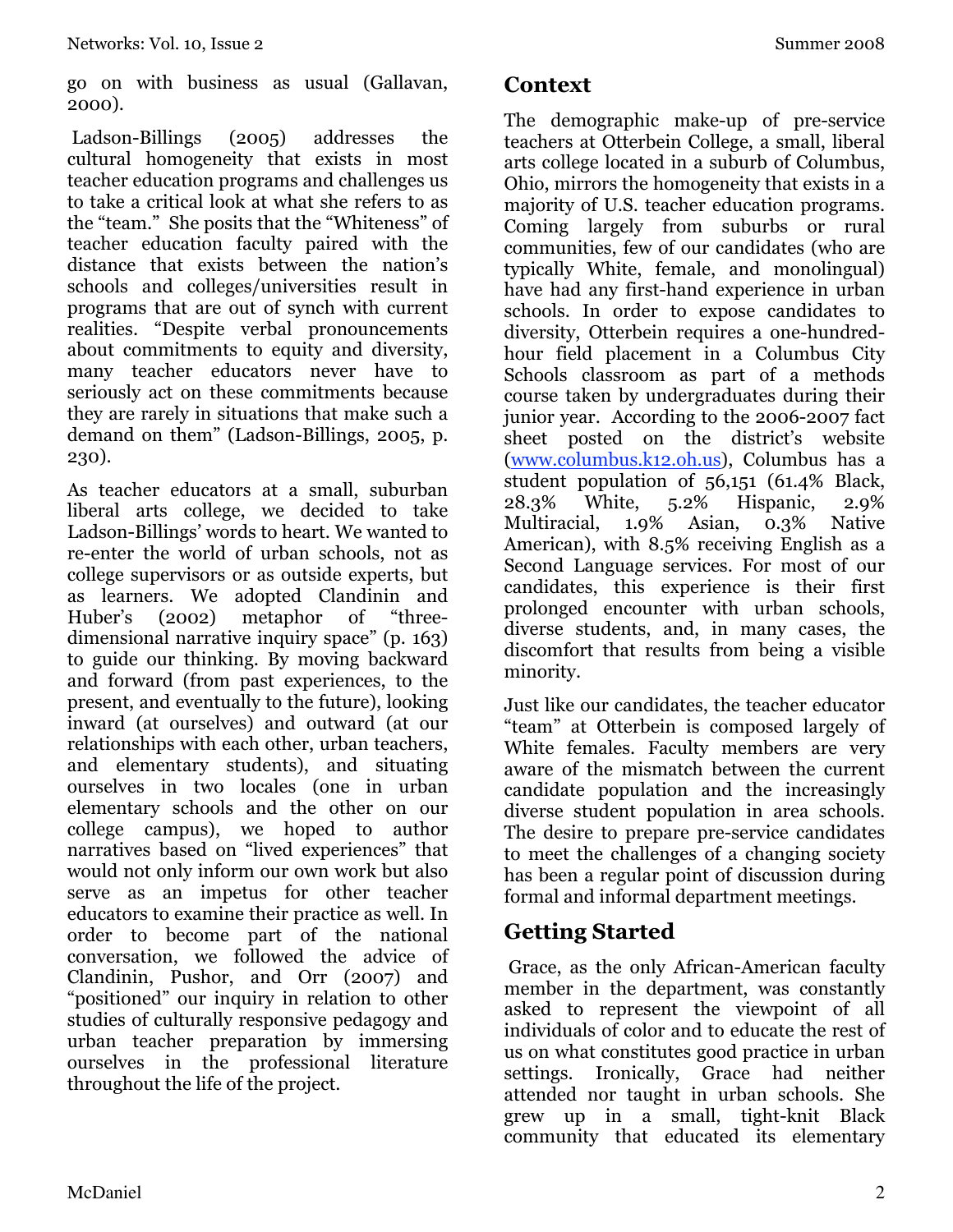children in a segregated village school and then sent them to a middle- and highschool in a large district that had rural and suburban areas within its boundaries and was over 90% White. Thus, Grace, too, had much to learn about Columbus Public Schools, its teachers, and its students when she was first assigned the methods course with the required urban field experience. While she was seen as a cultural translator by her colleagues, Grace viewed herself as a co-learner.

In an attempt to move the department forward by engaging in frank dialogue about urban teacher preparation, Grace invited faculty to join her in a study group. Bimonthly meetings of the "Urban Teaching Group," as we came to be known, attracted six to nine faculty members, depending on the term. The group read and discussed works on teacher education reform (Cochran-Smith, 2004; Darling-Hammond & Bransford, 2005; Haberman, 1995; Ladson-Billings, 2001) as well as texts by and about professionals who were able to talk from a personal perspective about the challenges of urban schools and diverse student populations (Compton-Lilly, 2003; Delpit, 1995; Ladson-Billings, 1995; Meier, 2002; Michie,1999; Weiner, 2006). In addition to book study, the group wanted to find out for themselves what other teacher education programs were doing to prepare teachers for urban settings. The College provided the group with faculty development funds so that four individuals could visit classes and field sites at Teachers College, Columbia University, and another team of five could visit schools that participated in the Academy for Urban School Leadership Chicago Teaching Residency Program.

Reading and visiting were necessary but insufficient for six of us who wanted more hands-on experience. Serving as the coordinator, Grace placed us in elementary schools that she used for her early childhood pre-service candidates. From the start, we viewed ourselves not as teacher educators but as field participants. During the first week in our new roles, we joined Grace's early childhood methods students in community mapping. Community mapping is an exercise

designed to help participants contextualize teaching and learning (Tindle, Leconte, Buchanan, & Taymans, 2005). In small groups composed of field participants assigned to a particular school, we engaged in systematic information gathering through a visit to the neighborhood surrounding the school. We collected data on housing, businesses, social service agencies, recreational facilities, and religious institutions; interviewed residents and business owners to gain an understanding of the neighborhood's history and current local issues; collected artifacts such as flyers and newsletters; and took photographs of residential and non-residential structures.

After acquainting ourselves with the community, we spent at least one morning or afternoon per week across ten weeks in our field assignments. Two of us were placed at a school with a large homeless population, two in a school that had experienced recent shifts in population because of reassignments, and two in an alternative school that had an Afrocentric philosophy. Working under the supervision of cooperating teachers, several of whom were relatively recent program graduates, we followed the lead of our cooperating teachers, supporting the students in whatever ways the teachers saw fit (one-onone tutoring, small group instruction, and/or large group teaching). For most members of the group, not only did teaching in an urban school present a new experience, but teaching at the elementary level was new and challenging. Back on campus we met, debriefed, and shared experiences at least twice each month. We all kept journals that were shared with the group during our campus meetings. In addition, if cooperating teachers had the time and interest, we communicated journal content or had them read and respond to journal entries in an effort to co-construct the classroom narratives.

When the ten weeks were over, we each wrote up our own "field text" (Clandinin, Pushor & Orr, 2007, p. 27). As a group, we presented them to colleagues at one statewide and two national teacher education conferences. At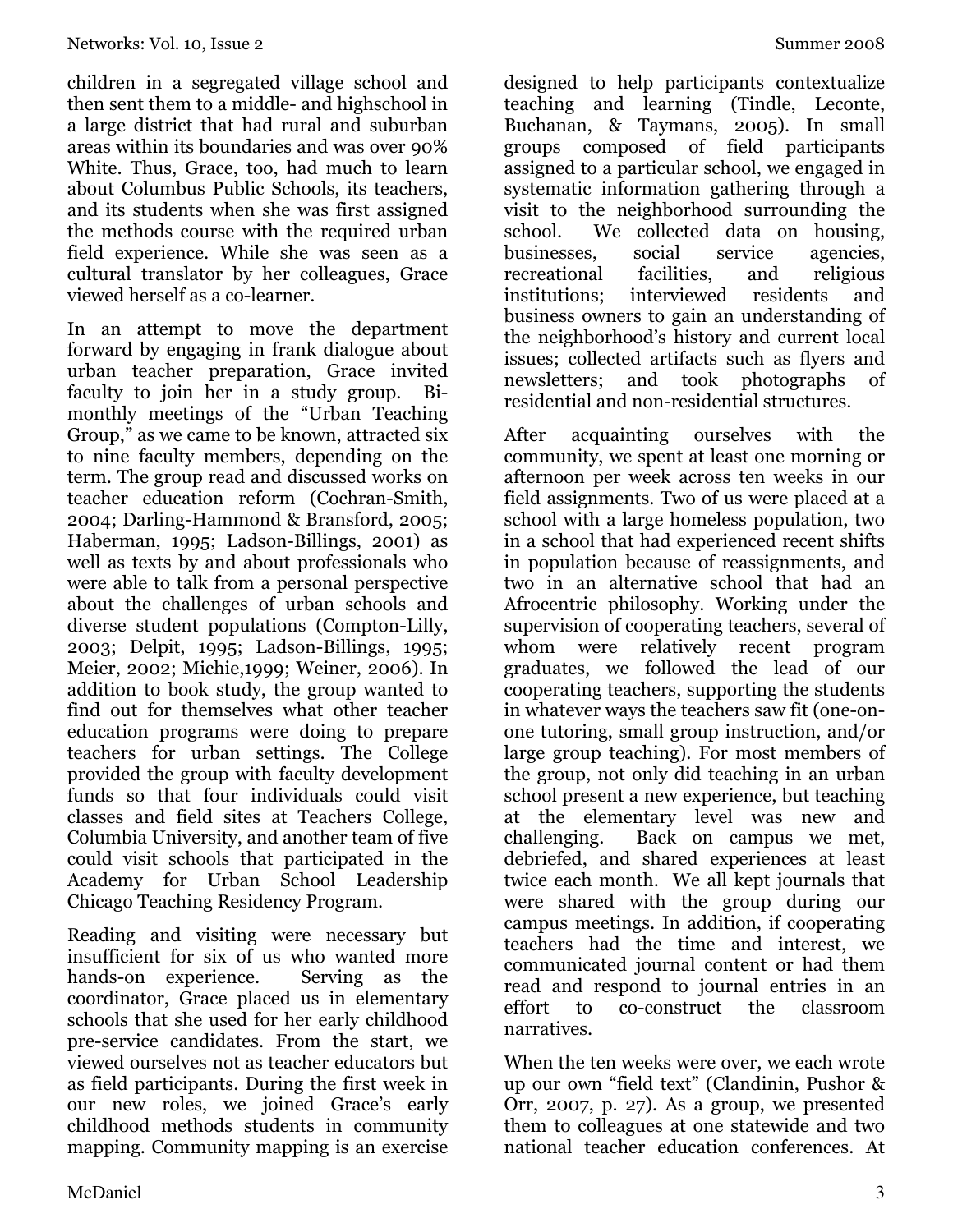these sessions, we shared our story drafts and asked for feedback. The final versions of the five narratives included in this article have been transformed into research texts through an iterative process of peer review that involved telling and retelling our stories not only to departmental colleagues in the study group but also to a wider audience of education faculty interested in urban teacher preparation. The sixth participant, whose story is not included, retired before we arrived at the final stage of the project.

### **Sue**

Sue is a White, middle-aged reading professor who has been teaching at the college level for ten years. Prior to being a college professor, she worked for ten years in a variety of public schools, mostly rural, with a brief stint as a reading teacher in an urban elementary school. As a child in the 1970s, Sue attended a school where everyone still remembers the one African-American child's name and where most families were outraged when the Jewish child's parents convinced the school to include a Hanukah song in the Christmas pageant. As a teacher educator and researcher, Sue has studied literacy acquisition and instruction in urban, rural, and suburban schools. Her dissertation research looked at conversations between urban first-grade students and their tutors engaged in the act of storybook writing.

Sue's Story: Good Luck, Desiree! Literacy iIs Alive and Well in Ms. Angel's Room

It was my first day in Ms. Angel's third grade classroom and it didn't take long for Desiree, the class ambassador, to make herself known to me.

"My friend Ashley is coming to my house for a sleepover this Friday!

We're going to have a Japanese party and eat oranges because did you know oranges are good luck in Japan?"

My heart warmed at this all-at-once eager and informative welcome into Ms. Angel's classroom. Soon after I arrived, students began an hour-long independent reading

block. Yes—Independent Reading. This was a surprise to me. In this large, urban district, with its never-good-enough test scores and mandated scripted reading curriculum, children were *reading*. Not only were they reading, but reading with eagerness and enthusiasm—like the kids in the Reader's Workshop videos—the ones to which my college students often respond:

"Yes, but she only seems to have about 10 students."

"This would never work in my classroom."

"These are obviously White, middle-class kids."

"But these kids are all good readers…."

Yet here it was—a class of 22 third-grade students; all from a poor neighborhood and 20 of whom were African American students. This was not the classroom of teaching videos, although maybe it should have been. In my eagerness to dig deeper, I returned to Desiree, in whom I'd found a trusted friend and potential informant.

"What are you reading?" I asked.

"Oh—this is *Chocolate Fever.* It's a really funny book!" Desiree responded.

"What's so funny about it?" I continued.

"Well, this kid, see, he really loves chocolate…wait—I want to read you a really

#### funny part."

Desiree flipped back a few pages (re-reading), skimmed through a paragraph or two (retrieving), and located, then read aloud, her example. Desiree—the literary luminary (Daniels, 1994) in action!

She read and laughed while she read. I laughed with her. When our talk about *Chocolate Fever* (Smith, 1989) reached a lull, I changed the subject:

"So tell me about this sleepover that you and your friend are planning."

"We're going to my house and it's gonna be a Japanese party. My mom got us oranges so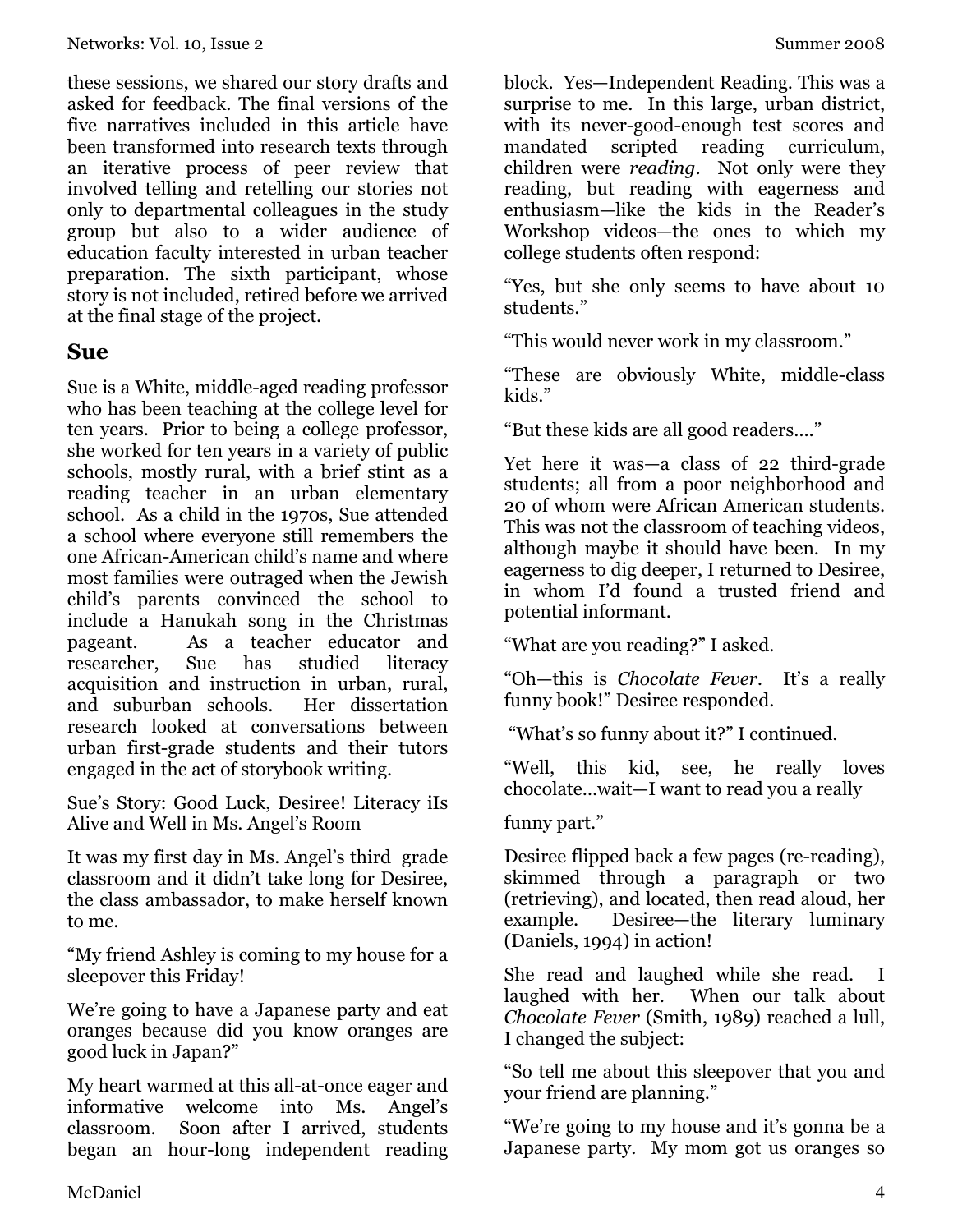we're going to cut them up and eat them like they do in Japan. Then we have good luck for the rest of the year". Desiree replied.

Impressed and curious, I asked, "How do you know that oranges are good luck in Japan?"

"Well, last week we read another book about this boy and his family and they had New Year. Not like our New Years but Japanese New Year. And they eat a lot of things but one of the things they have is oranges because Japanese people believe that oranges are good luck." she recounted without hesitation.

I left that day feeling excited about returning to the class, about Ms. Angel and her ongoing commitment to giving children time to read, and, yes, about Desiree's sleepover.

On the drive home I couldn't help but reflect on these "urban readers," so often problematized in the media for their low test scores, erratic behavior, and illiteracy.

I thought about my mantra to future teachers—"You can't teach students effectively unless you build on what they already know." Desiree, who I later found out was one of Ms. Angel's lowest-performing readers, knew about Japanese traditions. She made text-toworld connections (Keene & Zimmerman, 1997); she reread and skimmed for specific information. She loved to read and share what she was reading, even with the awkward college lady who just strolled into her classroom unannounced one day. I later learned that Desiree could not pass the Ohio Third Grade Reading Achievement Test, despite intensive test preparation and remediation. But she certainly **knew** a lot! And she was an *engaged* reader!

As teacher educators, we exhort our students to find out what children know and what their social and cultural values are and to build on these to optimize learning. What was most interesting in Ms. Angel's classroom was how the *children* actively constructed meaning from others' cultural experiences and made them their own. Desiree is a prime example an African American child from a poor urban

neighborhood who throws a Japanese New Year party for her friend, Ashley.

Literacy was alive and well in Ms. Angel's third grade. By providing designated time and a flexible structure for independent reading, and by introducing them to books that reflected the world around them, Ms. Angel gave Desiree and the rest of the class permission to seek out literature about children who, while like them in many ways, were unlike them in many other ways. She gave them opportunities to read, discuss, and explore the cultures and traditions of people outside of their classroom, their school, their city, and their country. In marked contrast to what might be inferred from test results, Desiree knew how to build schema, and how to make text-world connections. In this era of test-driven curriculum and panic and despite what test scores would indicate, Desiree was a reader.

# **Adele**

At 50 Adele has had very limited hands-on experience with urban education. She is the product of a blue-collar suburban public school, where diversity was conspicuously absent among the second-generation Greeks, Italians, and Jews. Adele's only true urban experience was as a kindergartener in the Crown Heights area of Brooklyn, New York, in the 1950s. However, her memories of that year are limited to hopscotch and jump rope in a playground filled with little girls and boys with scrubbed faces, homemade coats, and saddle shoes. Active in the education of her own children, now ages 17, 19, and 21, Adele has volunteered extensively in classrooms, "fought" for the honor of being room mother, and attended every standing-room-only play, concert, and athletic event along with hundreds of other affluent suburban parents with movie cameras slung around their necks. Adele's own years of teaching middle-school special education were also spent in districts that, while having the word "city" in their names, were not urban settings but rather districts surrounded by cornfields or affluent suburbs. Adele says that her direct experience in urban education and diverse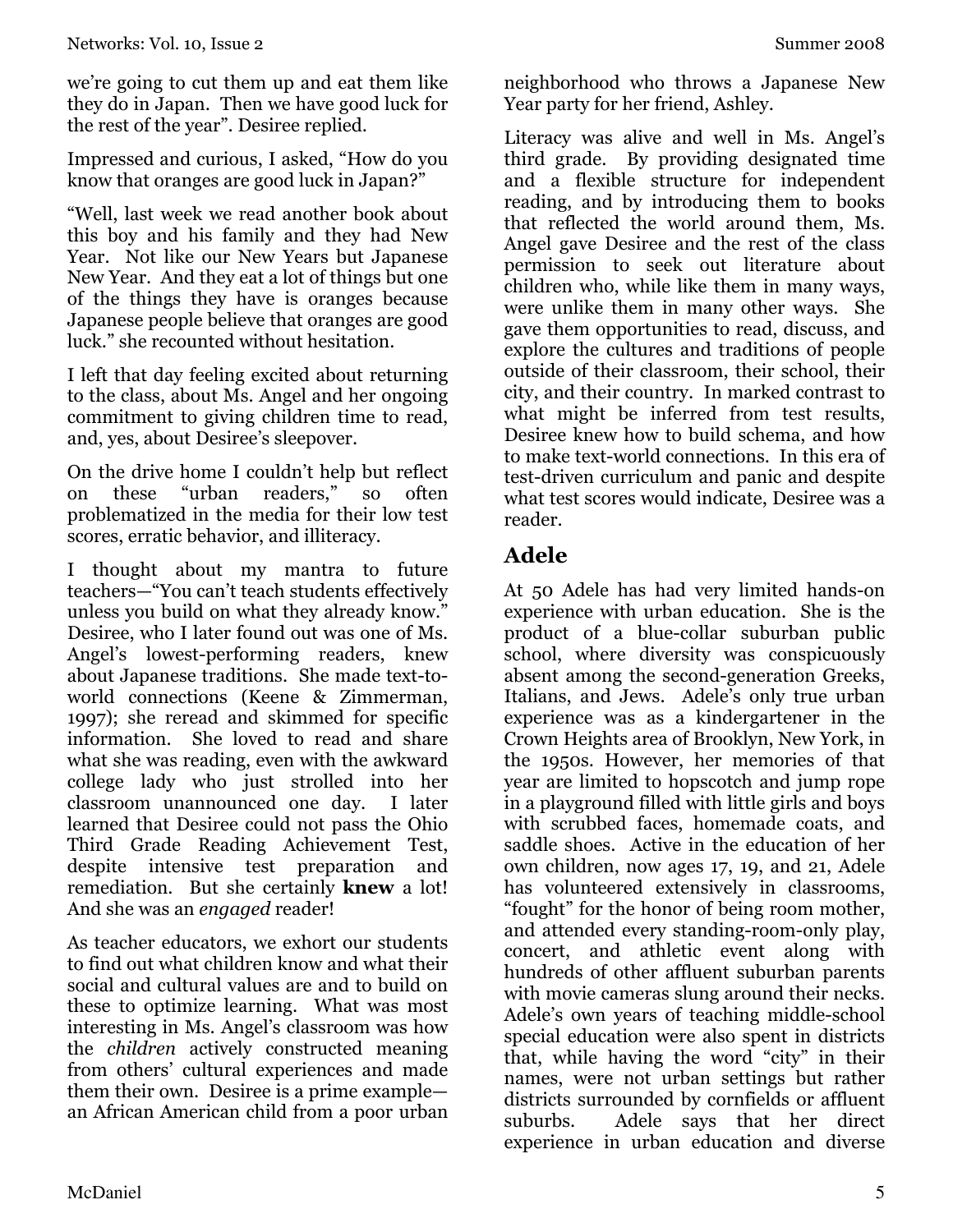settings truly began when she joined the "Urban" Teaching Group at Otterbein.

Adele's Story: Getting a Clearer Message about Urban Classrooms

As a child I loved to play the game "Telephone." For those unfamiliar with the game, it is one where ten or so people sit around in a circle, the first one starts a message and whispers it to the next person until the final message sounds nothing like the original and everyone sits around and has a good belly laugh. That's exactly how I got much of my information about urban teaching. I must have been the person at the end of the line because by the time I received the message, it was distorted. One of the messages I received came out something like this: "Academics suffer in urban settings because teachers have to focus on inappropriate behavior."

My assigned school was not only inner city, but also served a unique population of students. Many were currently living either in homeless shelters or transitional housing. During my time in Mrs.Vaughn's classroom, five of twenty-two children were being housed in shelters, seven were in temporary housing, and the remaining ten were "neighborhood" children. During my tenweek experience I saw four new faces while five others left the school.

All of the classroom management texts I've ever used in my college courses stressed the importance of building a classroom community, an environment of trust, a collaborative classroom where children share in the development of rules and policymaking. With those important factors in place, learning could take place. But how could learning occur in an atmosphere where students are frequently absent, exhausted from lack of sleep, here today, gone tomorrow? Wouldn't managing student problems take center stage? My expectations for the academic achievement of the students in Mrs.Vaughn's class were different than the reality of their achievements. Teaching took place every day. Time on task was maximized. The classroom was child-

centered and structured. The students were learning. The problematic issues that could impact a classroom because of hunger, lack of sleep, tardiness, absences, and transition were anticipated and managed by the classroom teacher before they impeded learning. Part of the success of the classroom was teacher attitude. Children arrived any time within the first hour of school. No tardy marks were given. No fuss was made. And parents were always acknowledged, even if the teacher was instructing the class. Late students were quietly incorporated into the classroom routine by a set of well-established procedures. A table away from the instructional area served as a private "dining room" for those who had missed breakfast. New students shadowed veteran students in order to learn important routines. A nap-mat placed in the coat room was always available.

There was a pattern to the day and a comfort in the familiarity of that pattern that, I believe, enhanced learning. After signing in, the students had group circle time. Here they learned the days of the week, counted by ones and tens, read weather words, and recognized numerals. One dreary February day, it was my turn to take over calendar time. We counted the days together 1...2…3…4… 29…I kept going but not before a chorus of little voices informed me that since it was February I really did have to stop. Shavon asked me with great sincerity, "*Dr. Weiss, don't you know the poem? September, April, June, and November. All the rest have 31 except for February…"*

Teacher-led lessons were fast-paced. Student responses to letter-sound relationships were choral in nature, but everyone had to be alert because you never knew when Mrs. Vaughn would call on you to answer all by yourself. "By yourself" was a coveted event since Mrs. Vaughn lavished praise on the child who was able to respond. Follow-up lessons were wellorganized, systematic learning center affairs.

The writing skills expected by the teacher and delivered by the students were impressive. Mrs. Vaughn set high standards for each child. Charles was able to compose three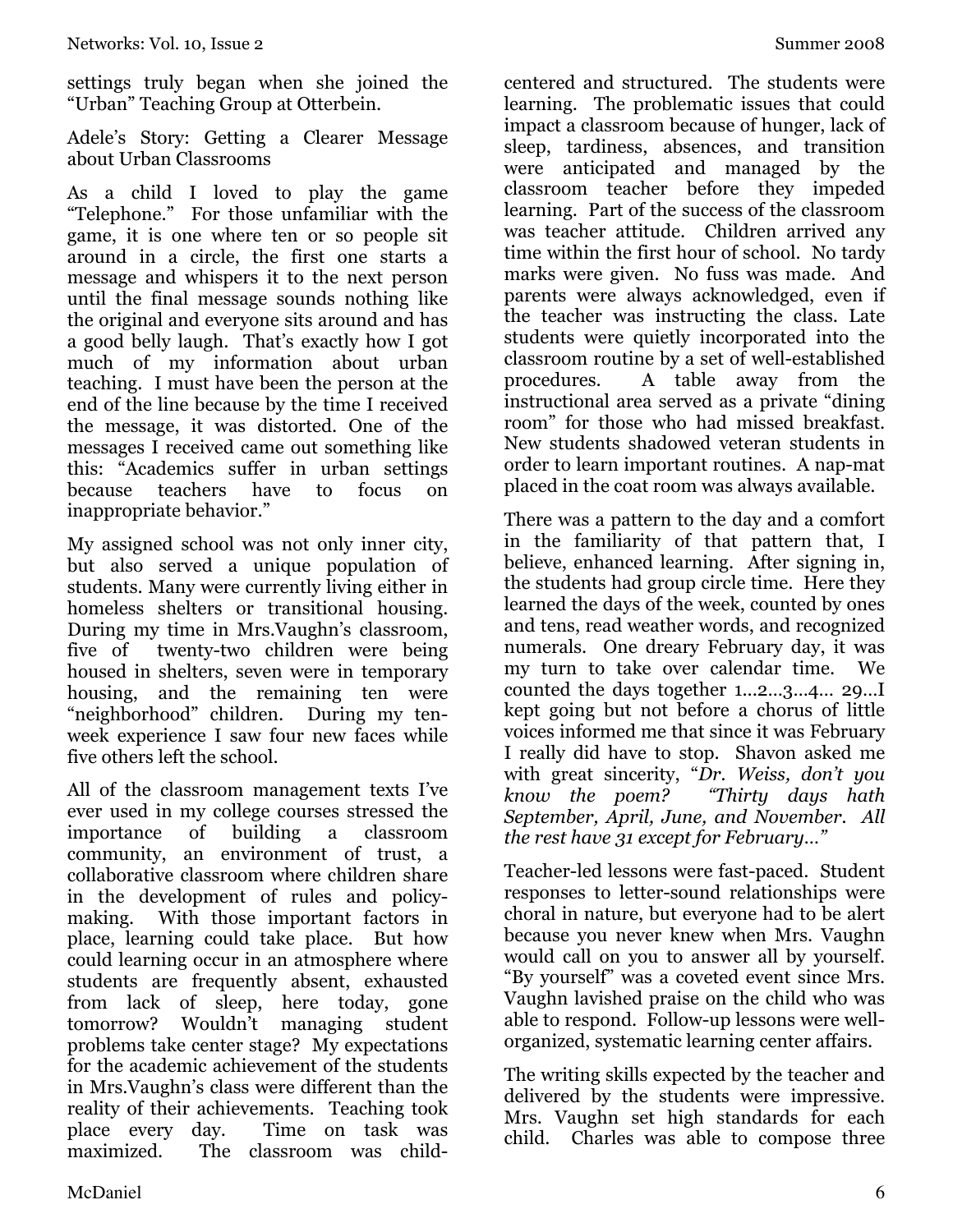simple sentences summarizing the morning read-aloud; Takesha was able to compose one sentence; Ginette could fill her paper with words; and Dixon drew symbols, a few recognizable letters, and some awesome stick figures. All of the papers were posted, adorned with stickers, and the object of much admiration when parents, college students, or the principal came to visit the classroom.

Was discipline even a factor in Mrs. Vaughn's classroom? Absolutely. It certainly wasn't utopia. Rule infractions were managed by a total classroom behavior management plan. Were the problems in Mrs.Vaughn's urban kindergarten classroom different from those I'd seen in other districts? Some were. Many of the children were coming to school exhausted and unable to concentrate because they had slept in a noisy shelter. Some were hungry.

I was not used to an unofficial but habitual come-when-you-can policy that disrupted morning lessons. But little hands and feet that are hard to hold still, outside voices being used inside, and an inability to sit in one place for any length of time were management problems all kindergarten teachers deal with (or so I learned). There were plenty of management issues, but none of them detracted from the teaching and learning going on inside Mrs.Vaughn's urban kindergarten classroom.

I do believe that, the next time I play a game of Telephone, I'm going to be the one who starts the message. I want to send a clearer, more positive message about urban schools.

# **Dee**

Dee is an assistant professor of education, whose interests are educational psychology and multicultural education and literature. She previously taught at an urban middle school/high school, and she also has fifteen years of collegiate basketball coaching experience. While recruiting she traveled to many, many high schools in Ohio, and she saw firsthand the "savage inequalities" in terms of school facilities and resources. She

and her partner have a three-year-old daughter.

Dee's Story: Creativity in an Urban Classroom?

When I walked into an all-Black, all-male, urban third-grade classroom, I expected to see lots of drill-and-practice on basic skills with an emphasis on convergent rather than divergent thinking. I assumed that, because of the district's emphasis on test results, James, a young, relatively inexperienced teacher, would feel constrained to adhere closely to the district's prescribed curriculum and teach the content in a straightforward (and uninspired) fashion. Nothing could have been further from the reality I encountered in that busy, productive room.

James was working with his students on a CD remix of the school song when I arrived. He integrated math, communication, language arts, business, and music in a highly creative, culturally relevant, and engaging project. He and the students re-wrote, practiced, performed, and then actually recorded the school song. The goal was to sell the CD, so they researched their target audience, designed the CD jacket, crunched numbers to ensure a profit margin, and explored ways to market and advertise their product. I can only imagine the depth of learning that resulted from this integrated unit. As for student engagement and excitement, I would be willing to bet that not many of the boys missed school during this project.

Maria, a pre-service teacher assigned to James, was given permission to find interesting ways to present important ideas. She planned to do a unit on technology and was determined to make it interactive and engaging. One day when I went to observe, there was a large pile of electronic apparatus on one of the tables. Maria had brought in old, used electronic devices – there was a radio, a toaster, an iron, and other assorted household items. The lesson for the day involved taking apart a device and recording (in a methodical fashion) the steps that it would take to put it back together again. The boys were arranged in small groups, given a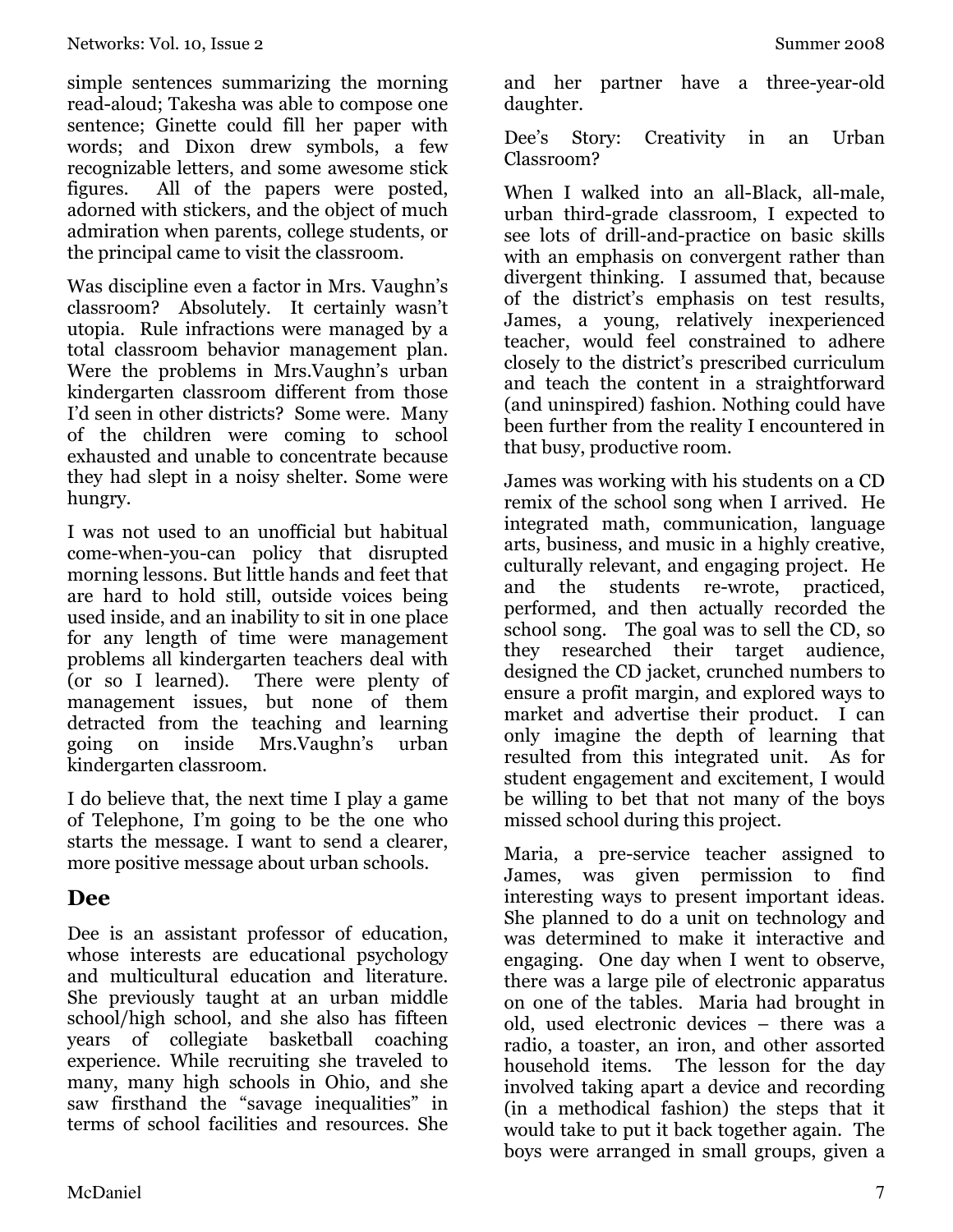large piece of chart paper on which to record their steps, and instructed to get to work. Despite the fact that they were like excited kids in a candy store, their focus and determination were wonderful to see. While I wasn't able to stay and see them put the devices back together, I found out later that most of the groups were successful.

It was during this science unit that I witnessed the power of multicultural literature. Maria had brought in many library books featuring African American main characters, and one of the books was a collection of stories about famous Black inventors. One day while I was moving around the class offering my assistance, I noticed Marcus working diligently, with a book propped open beside him. Since he had to return the book, Marcus was writing down the story of a Black inventor so that he could always have the story! I asked Marcus if he wanted to be an inventor someday, and he replied affirmatively, "I'm going to be an inventor or a pilot." This underscores the importance of having all cultures represented in educational books, materials, and resources – when students can see themselves in their school books they feel both valued and inspired.

I got caught up in the creative energy and wanted to try my hand at teaching a stimulating lesson. James gave me the district's pacing guide and told me simply to pick a standard and teach it however I wished. He explained to me that he is directed *what* to teach, but he decides *how* he teaches it. So I flipped through the pacing guide and landed on a social studies standard (making decisions). I decided to use Faith Ringgold's picture book, *If a Bus Could Talk: The Story of Rosa Parks* (1999)*,* as an example of decision making and as a discussion starter. The boys enjoyed the book and found the notion of a boycott quite interesting. I asked them if there were any conditions at the school that would warrant a school boycott. I had to laugh; the boys certainly had no problem thinking of reasons for a school boycott: school uniforms, cafeteria food, and the fact that they weren't allowed to go

outside to play during lunch time. There were some budding political activists in that room!

And so it seems that the misconception that urban teachers are limited in terms of creative opportunities is just that: a misconception. Suffice it to say that creativity was alive and well (indeed, thriving) in this urban classroom. Every day when I walked into that classroom I saw eager and excited learners. These third-grade boys actively participated in the lessons: during whole class discussions, their hands waved, begging to be called on; during hands-on activities, they explored excitedly; and during seatwork, they worked industriously (albeit for a short while). I learned that the picture I had had of an urban elementary classroom – which was based primarily on research literature – needed to be adjusted. I had pictured endless worksheets and a drill and grill mentality, not the vibrant classroom I encountered. James taught creatively and energetically, and the boys responded in kind. For my own collegiate courses, I now have a clearer and more balanced picture to present.

# **Patty**

Patty is in her twenty-seventh year as a teacher educator and has taught at least 15 different graduate and/or undergraduate courses during this tenure. At one time she served as chair of the department and, at another time, as a graduate program director. Patty has neither lived nor taught in a suburb. Prior to her role as teacher educator, her teaching experience was primarily in urban secondary schools. As a trained and experienced interpreter of the Myers Briggs Type Indicator (MBTI), Patty has always been attracted to the richness and importance of differences. She passionately and proudly relates to her Irish American ethnicity. Patty grew up in a middle-class family, which consisted of a pack of professional educators.

#### Patty's Story: Mrs. B—The Right Stuff

My headline goal for this urban initiative was to become a more culturally responsive teacher educator. For the past 10 years, my focus has been secondary schooling. This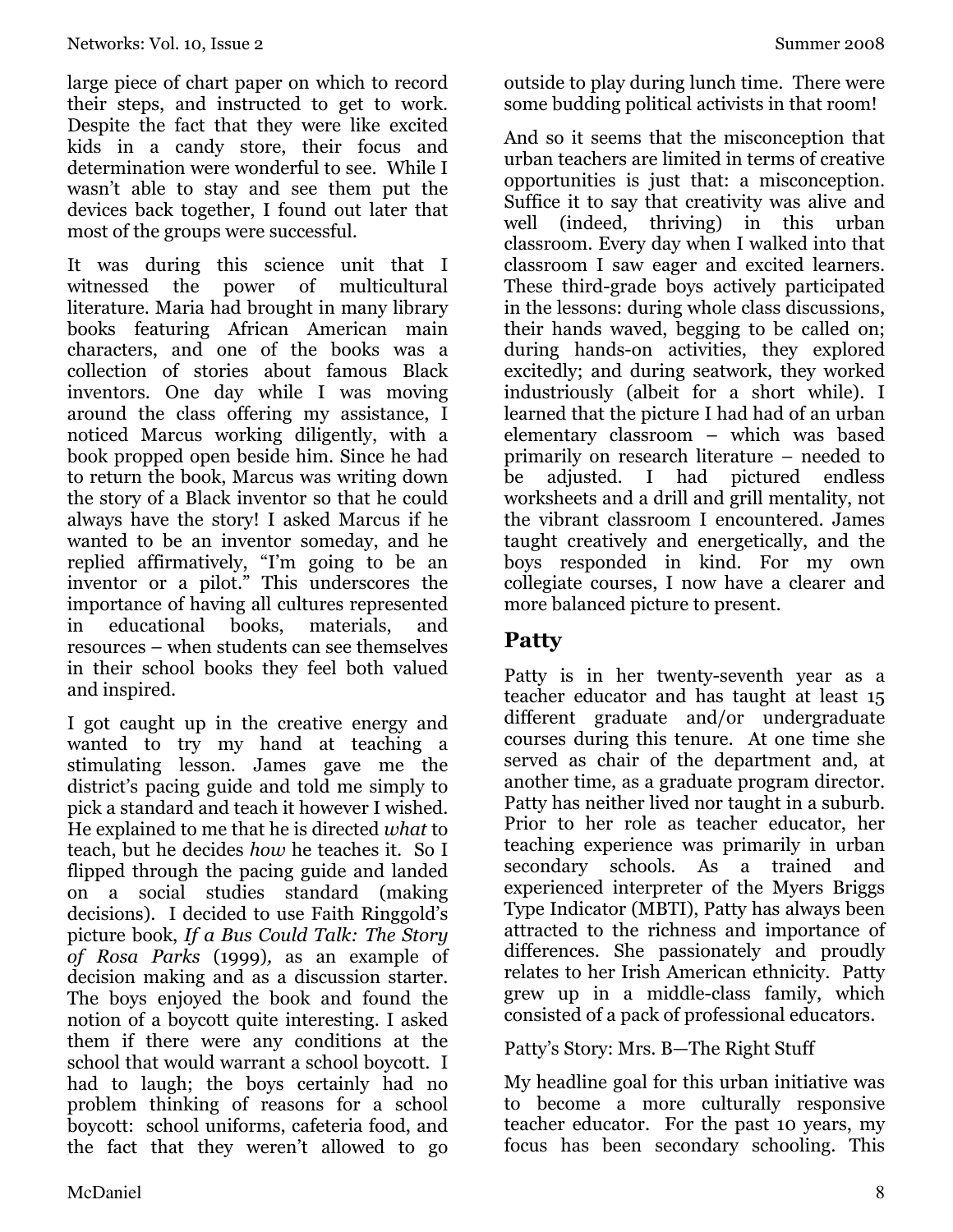means that I observe approximately 30 secondary methods students per year, assess high schools for the North Central Association, and frequently deliver in-service workshops to secondary teachers. For this professional development initiative, we were to experience an elementary school—of course, I was a proverbial fish out of water.

I was assigned to a third-grade classroom with Ms. B as my cooperating teacher. For my first two visits, I assisted Ms. B with cooperative learning activities, ran errands, gathered materials, and observed her "direct" instruction of the third graders. During my third week, Ms. B asked me if I would work with Marcus. Marcus, a fourth grader, was sitting in time-out at the back of Ms. B's classroom. He had been banished from his own room. Ms. B had taught Marcus the previous year and knew he had serious reading problems; in fact, he was two years below grade level in reading.

Marcus and I collected markers, paper, and books and headed for the library. We sat in the section of the library where the early reader trade books were housed. I asked Marcus to choose a book of his interest from this early reader section with the plan I would read a page aloud and he would read the next page aloud and so on. My underlying belief was that if I could model the joy of reading and have Marcus experience success, I would get buy-in. But when it was Marcus's turn, he struggled with every word. There was no way he could enjoy the story or even make sense of the story. After that first session, I realized how inadequately prepared I was to be an effective tutor for a struggling third grader.

Back on campus, I collected both "how to teach reading" books and high interest-low vocabulary trade books. I was determined to make our time together both fun and meaningful. It took a few sessions, but eventually Marcus began to enjoy our sessions and, according to Ms. B, look forward to my visits. By the end of our time together, Marcus, while advancing only inches in his reading, managed to write and illustrate an eight-page book.

Looking back, I am humbled by the trust that students like Marcus place in educators like me. I gave Marcus what I had to give individual attention and positive regard. For schools to be successful with all students, one teacher per classroom is simply not enough. Without intensive remediation, how do the Marcuses of the world ever catch up?

Another observation-Ms. B persisted despite personal and professional challenges. Kids would come and go on her ever-changing class roster. There were so many children with so many profound problems. In addition to absences and transience, Ms. B, recently diagnosed with breast cancer, had to cope with her own chemo treatments. Through it all, students were cared for and taught.

More than ever, I am thoroughly convinced that character (what we in the teacher education business call dispositions) is the key ingredient in successful urban teaching. Ms. B's perseverance stemmed from a sincere love of children, a strong work ethic, and a belief that teachers can and should make curriculum accessible to all learners. I now ask my to-be teachers: *How will you make a difference?* I listen to their answers and look for the next Ms. B among them.

# **Harriet**

Harriet, currently Chair of the Education Department, is a White, middle-aged female, a product of private schools and Ivy League universities, with seven years of teaching experience in an affluent New York suburb and 25 years in teacher education at Otterbein. A member of the 60s generation, she marched for civil rights in her youth and still wants to believe that the U.S. can become a more just, equitable country. Banking on the notion that education will help to "level the playing field," Harriet has made an effort to stay actively engaged in urban schools by serving as a campus liaison for several partnership projects involving Columbus City Schools and the College, providing in-service workshops for Columbus teachers, and involving Otterbein students in service learning opportunities in city schools and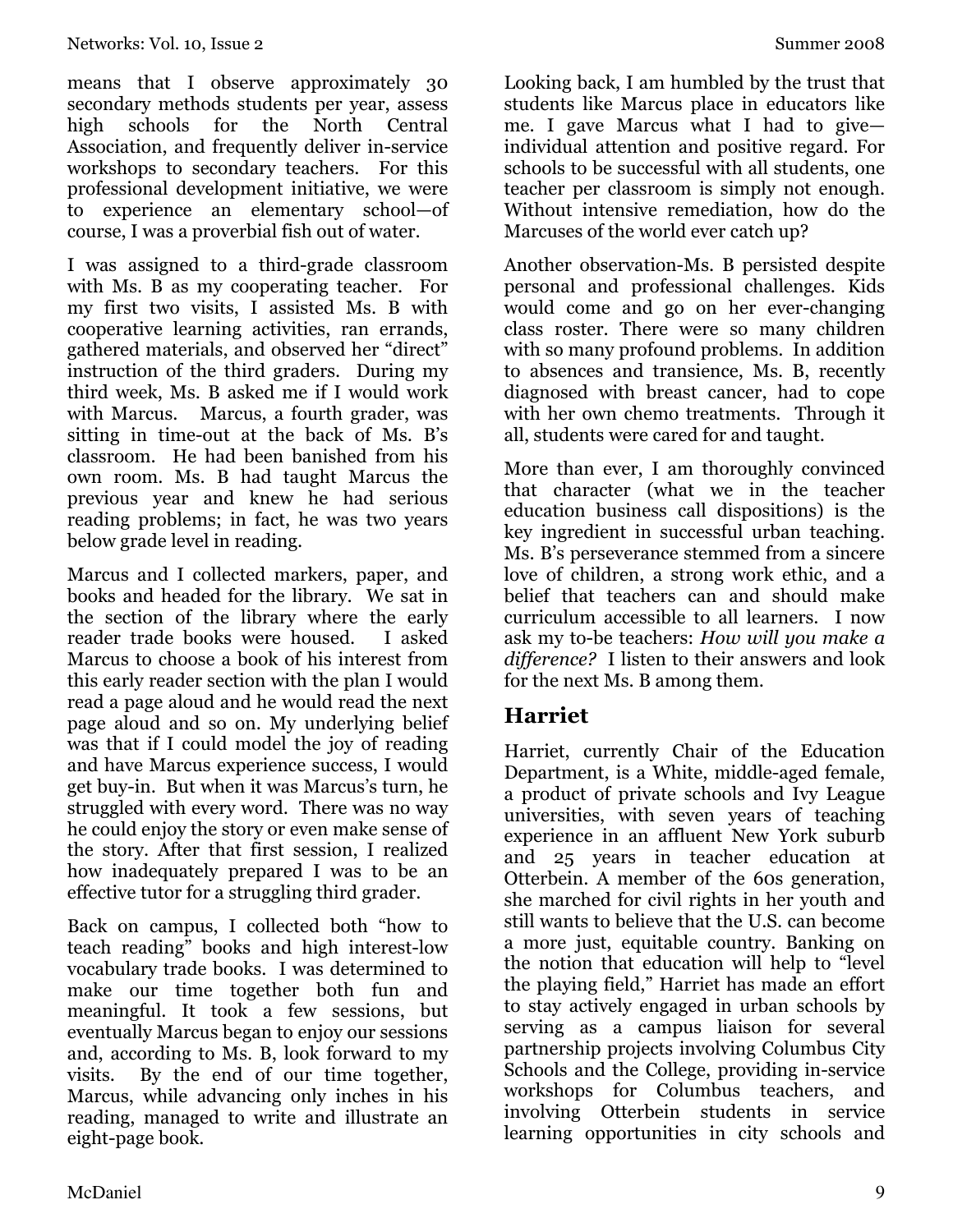agencies. During one sabbatical, she was a participant-observer in three first-grade classrooms in a low-performing Columbus school. In an effort to fight against the deficit model that was pervasive in that particular building, she worked collaboratively with the children and teachers to develop literacy portfolios that showcase children's abilities and strengths through the use of authentic reading and writing assessments**.**Harriet's Story: Typical Might Not Be So Typical

I came to the urban teaching group believing that in order to be effective in urban schools, a candidate needed to be outside of the norm. I had been convinced by Martin Haberman (1996) that a "typical" teacher education candidate would fare poorly in an urban setting. These typical candidates, at Otterbein and elsewhere, are White females between the ages of 18 and 22 from suburban, middle class backgrounds. Excellent urban teaching candidates, on the other hand, are likely to be non-traditional students, often products of urban education, who can handle the emotional as well as the intellectual challenges that teachers face in schools that serve inner city children.

My field assignment was in a fourth-grade classroom. Lindsey \*\*\* was my teacher's name. I had no idea that I already knew her. In fact, Lindsey had been a student in my educational psychology class during her sophomore year at Otterbein. Why didn't I recognize her name? She was now married and had a new last name. When I realized that Lindsey was that Lindsey—the blonde, social young lady who seemed as focused on the young men in the class as on course content—I swallowed hard. Well, I thought, this will be an interesting ride.

I assumed that Lindsey had taken a position straight out of college in a Columbus school because it was her only job option. But she had graduated six years ago. Why was she still there? After all, typical candidates in urban schools burn out and leave, if not during their first year, certainly by their fifth.

I arrived that first day at about 1:00 p.m. We smiled wanly at one another. Clearly her

recollection of me was no more positive than mine of her. I indicated that I would just take a seat in the back of the room and that we could talk later after the children were dismissed at the end of the day. What I observed was a capable classroom manager who worked with 27 young adolescents but was able to key into the emotional and cognitive needs of each individual. Never raising her voice, Lindsey redirected a fidgety boy and stopped the social chit-chat between two girls without missing a beat. When a young lady straggled into class late and slumped in her seat, Lindsey gave her time to decompress and then moved over to her desk to whisper in her ear.

As I looked around the room, I could see a wealth of adolescent literature, samples of student writing, learning logs for content area subjects, math manipulatives, and bookshelves filled with social studies resource material. The fourth-grade teachers at the school had organized the school day in such a way that each teacher was responsible for reading/language arts and math; children changed teachers for social studies and science. Lindsey taught language arts and math in the morning and three sections of social studies in the afternoon.

We talked briefly at the end of that first visit. I shared my positive impressions of her management skills. Lindsey seemed to relax. She then, in a very businesslike manner, asked me to define my expectations for the term. I indicated that I was willing to do whatever would be good for her students and for her. My only request was that I be allowed to teach at least one whole-group lesson.

By my next visit, Lindsey knew exactly what she wanted me to do. She had a new student, Jay, who was painfully shy, passive, and far behind in writing and math who needed some special attention. Jay and I hit it off. He looked forward to our weekly sessions, as did I. Lindsey grew more and more comfortable telling her old professor what to do. I was assigned additional children to work with individually or in small groups each week.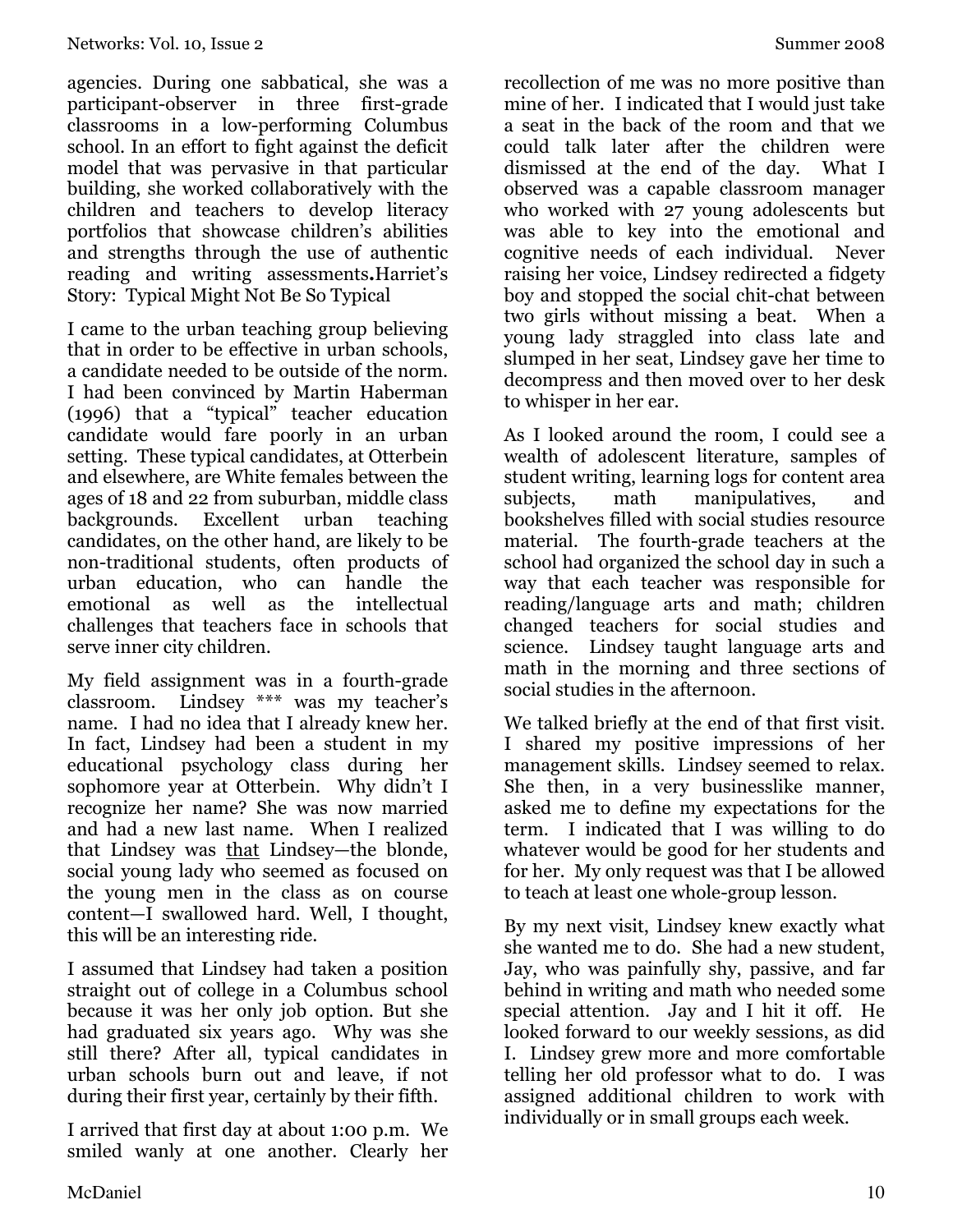We took time at the end of each day to talk about Jay and my other charges.

During these after-school conversations, Lindsey talked not only about her current classroom but also about her journey across the last six years. When I asked Lindsey why she stayed at the school, she immediately talked about her in-school network. In her first few years, Lindsey had the support of two other young teachers who had started with her. While one of the original threesome had left the school, the remaining two found a few other kindred spirits to add to their network Together, these teachers not only helped one another with classroom crises but also created after-school book clubs and proficiency test tutoring groups. Without her support system, Lindsey feared that she would burn out.

Was Lindsey a typical graduate of a teacher education program? She was young, White, female, and middle class. She had attended suburban schools. What kept her in urban teaching? It was the school, the support network, and the families that made her stay. She had become part of the community. She knew parents, siblings, grandmothers, aunts, uncles, and cousins of her current students. She walked down the hallways and acknowledged her colleagues in a very personal manner. Lindsey may have come as an outsider, but, after six years, she had become an insider. In our last conversation, Lindsey ruminated about her future. "*I've thought about getting an administrator's license, but then I think about taking a job as principal. I know that I wouldn't get assigned to this school. I can't see myself ever leaving this school.*"

# **Reflections and Next Steps**

A group of White Otterbein faculty members, guided and supported by an African-American colleague, set out to learn by doing. Our Urban Teaching Group was built on the notion that direct experience should inform practice. While we enjoyed reading about and discussing issues related to urban schools and culturally responsive teaching back on campus, the most significant learning

occurred when we entered those elementary classrooms. Our field assignments gave us the opportunity to identify our own misconceptions, to reconcile our understandings with current realities, and to appreciate first-hand what it feels like to work in someone else's classroom.

So what did we learn? One important lesson learned was not to rush to judgment on a candidate's suitability for urban teaching. We don't accept as a "given" that traditional candidates are poor matches for city schools; instead, through self-study and structured inquiry, we let them draw their own conclusions. Readings such as *Holler if you hear me: The education of a teacher and his students* (Michie, 1999) provide specific examples of culturally responsive pedagogy (Gay, 2000; Ladson-Billings, 1997). Community mapping, now a routine part of field-based courses, foregrounds the interrelationship between school and neighborhood. In field assignments, candidates are generally placed in cohort groups and encouraged to create a support system that includes peers and mentor teachers. Through reading, participation, and reflection, candidates get a clearer picture of what it takes to be a successful urban teacher.

We also learned to avoid limiting urban youngsters by taking the tenets of culturally responsive pedagogy too literally. While Ladson-Billings (1997), Gay (2000), and other experts in the field encourage teachers to know, understand, and build on children's own cultural experiences, it is important that we do not make assumptions about what children's "cultures" are. Young learners' cultures are represented not only in their families and neighborhoods, but also in their peer groups, the literature they read, and the media to which they are exposed. They must not be denied access to knowledge about the world beyond their neighborhoods because we assume that they have no connection to or interest in these worlds. In fact, we should encourage them to relish opportunities to read, discuss, and explore other cultures and traditions if materials and approaches make this knowledge accessible.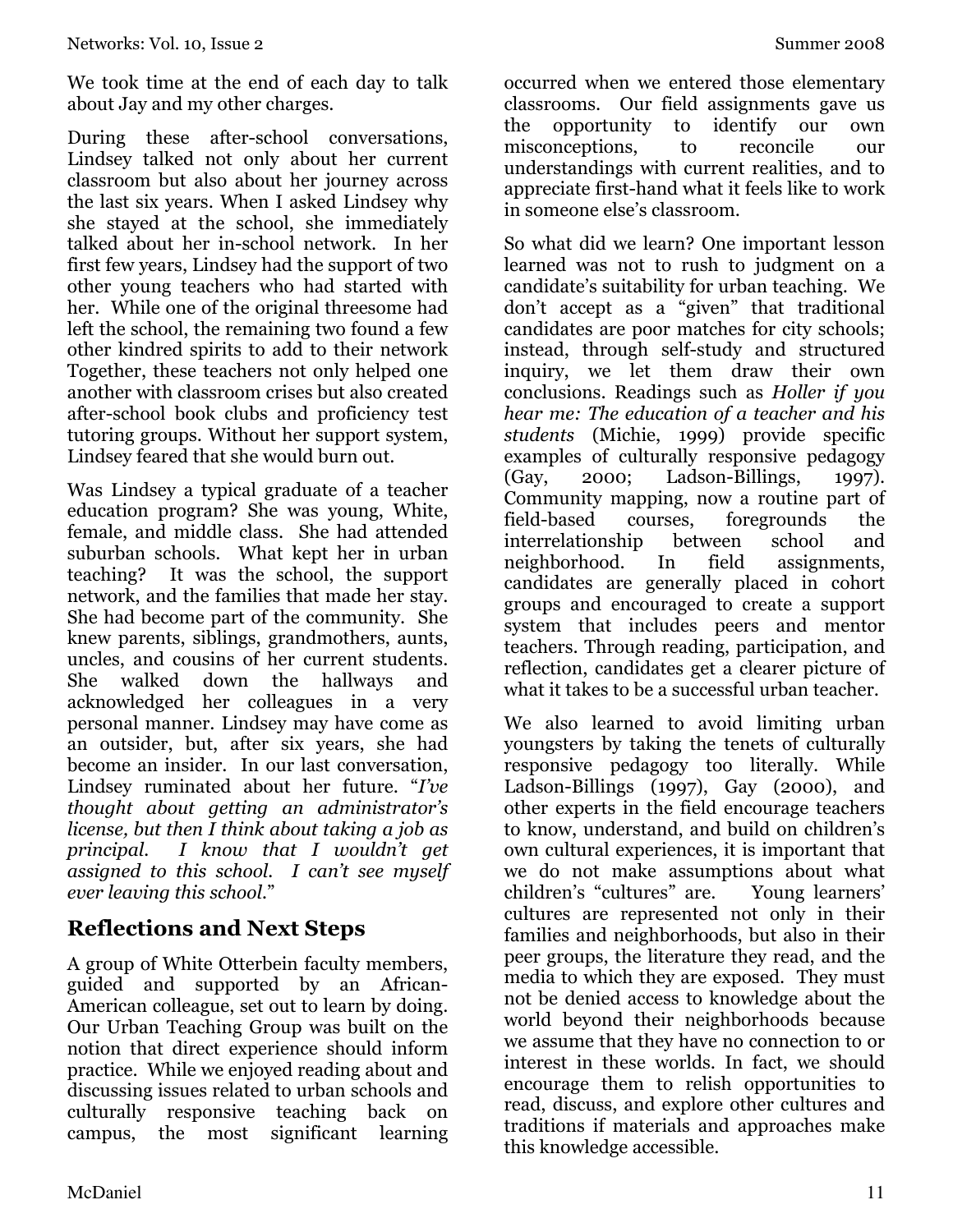We reminded ourselves that urban youngsters are youngsters first and urban second. As is the case with all young children, they can experience the joy of discovery, are capable of higher order thinking, and enjoy solving "real world problems" that stretch them beyond the known. However, we recognized (and therefore need to point out to our pre-service teachers) that often children must move backwards in order to move forwards. Teachers need to provide "just in time" remediation without stigmatizing those learners in their classes who come with holes in their skill sets. In order to maintain that perfect balance of challenge and support, networking with colleagues and other adults in the building is a necessity.

We were sensitized to the fact that the tenets of culturally relevant classroom management (CRCM) are every bit as important as culturally relevant pedagogy. CRCM can be learned by teachers who do not share the cultural backgrounds of the youngsters in their classrooms, and we have an obligation to teach it to our pre-service students. While CRCM has a significant impact on student achievement in urban schools, perhaps more than intellectual capability, home environment, motivation, or socioeconomic status (Wang, Haertel & Walberg, 1993/1994), it is often a missing component in teacher preparation programs (Weinstein, Tomlinson-Clarke & Curran, 2004). Following up on a suggestion made by Villegas and Lucas (2002) , we became more intentional about incorporating CRCM into our methods courses by using case studies, role-playing, and follow-up discussion. Candidates are regularly asked to examine their beliefs about appropriate teacher and student behavior and to think about how these beliefs might have to be tempered in order to meet the needs of diverse learners.

By connecting to classrooms, our Urban Teaching Group is better able to address issues that our candidates raise and incorporate a "real" perspective in our courses. For all of us, the benefits of the experience exceeded our expectations. Interaction among group members

encourages reflection, a key element in sustaining energy and idealism (Weiner, 2005), while keeping us humble. This humility will allow all of us to think deeply and to listen carefully as we continue to look for ways to prepare teachers for urban classrooms.

### **References**

- Applied Research Center (2000, May). *46 years after Brown v. Board of Education: Still separate, still unequal* (ARC Research Brief). Oakland, CA: Author.
- Banks, J., Cochran-Smith, M., Moll, L., Richert, A., Zeichner, K., LePage, P., Darling-Hammond, L., Duffy, H., & McDonald, M. (2005). Teaching diverse learners. In L. Darling-Hammond & J. Bransford (Eds.), *Preparing teachers for a changing world: What teachers should learn and be able to do* (pp. 232-274). San Francisco: Jossey-Bass.
- Clandinin, D.J. & Huber, J. (2002). Narrative inquiry: Toward understanding life's artistry. *Curriculum Inquiry*, *32*(2), 161-169.
- Clandinin, D.J., Pushor, D., & Orr, A.M. (2007). Navigating sites for narrative inquiry. *Journal of Teacher Education*, *58*(1), 21-35.
- Cochran-Smith, M. (2004). *Walking the road: Race, diversity, and social justice in teacher education*. New York: Teachers College Press.
- Compton-Lilly, C. (2003). *Reading families: The literate lives of urban children*. New York: Teachers College Press.
- Daniels, H. (2001). *Literature circles: Voice and choice in the student-centered classroom.* York, ME: Stenhouse.
- Delpit, L. (1995). *Other people's children: Cultural conflict in the classroom*. New York: New Press.
- Gallavan, N.P. (2000). Multicultural education at the academy: Teacher educators' challenges, conflicts and coping skills. *Equity and Excellence in Education, 33*(3), 5-11*.*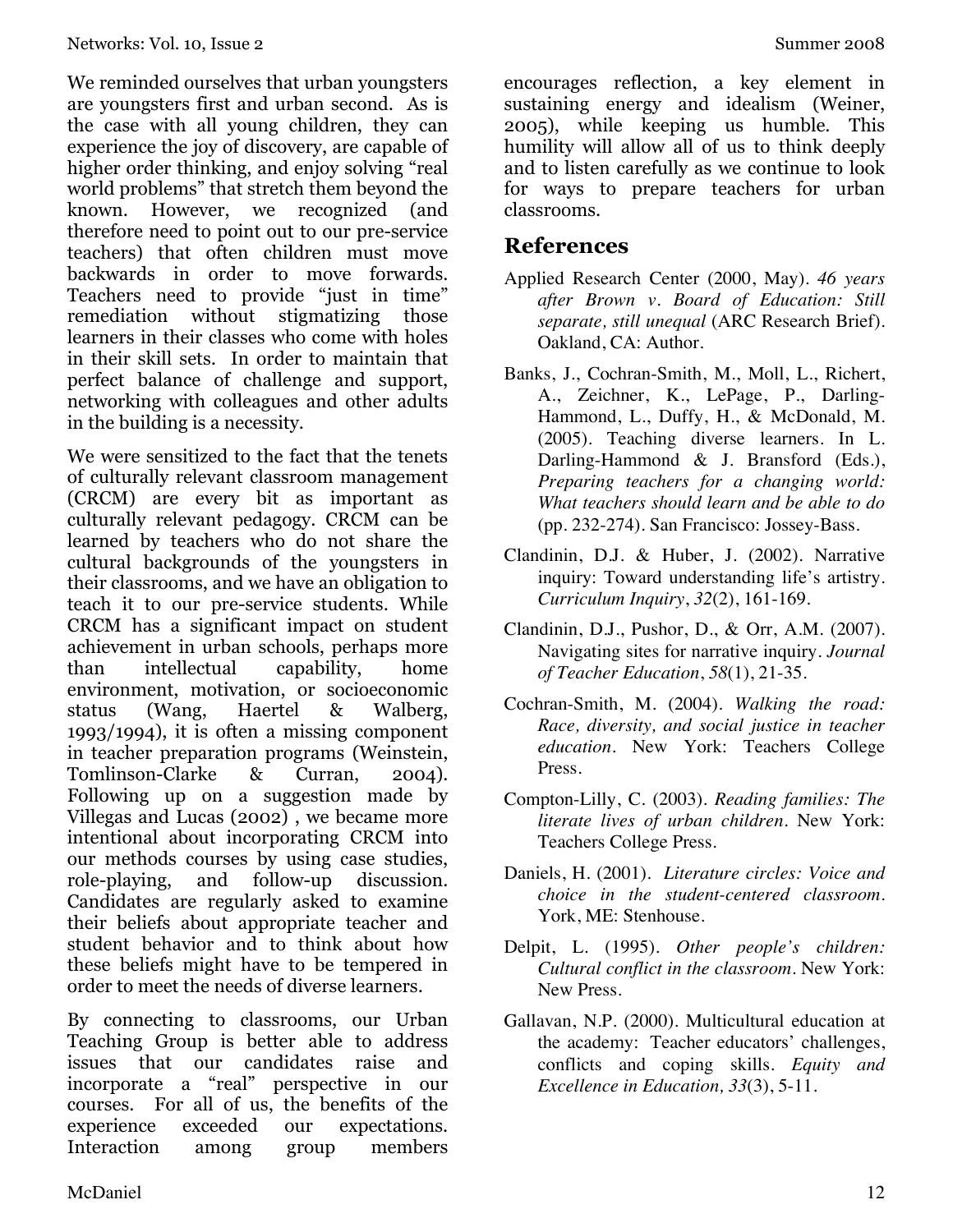- Gay, G. (2000). *Culturally responsive teaching: Theory, research, and practice.* New York: Teachers College Press.
- Gay, G. & Howard, T. (2000). Multicultural teacher education for the 21<sup>st</sup> century. *Teacher Educator*, *36*(1), 1-16.
- Grant, C.A. & Gillette, M. (1987). The Holmes report and minorities in education. *Social Education*, *51,* 517-521.
- Haberman, M. (1995). *Star teachers of children in poverty*. Indianapolis, In: Kappa Delta Pi.
- Haberman, M. (1996). Selecting and preparing culturally competent teachers for urban schools. In J. Sikula, T. Buttery, & E. Guyton (Eds.), *Handbook of research on teacher education* (2<sup>nd</sup> ed., pp. 747-760). New York: Macmillan.
- Howard, G. (1999). *We can't teach what we don't know: White teachers, multiracial schools*. New York: Teachers College Press.
- Keene, E.O. & Zimmerman, S. (1997). *Mosaic of thought: Teaching comprehension in a reader's workshop.* Portsmouth, NH: Heinemann.
- Kitano, M.K., Lewis, R., Lynch, E., & Graves, A. (1996). Teaching in a multicultural classroom: Teacher educators' perspectives. *Equity and Excellence in Education*, *29* (3), 70-77.
- Ladson-Billings, G. (1997). *The dreamkeepers: Successful teachers of African-American children*. San Francisco: Jossey-Bass.
- Ladson-Billings, G. (2001). *Crossing to Canaan: The journey of new teachers in diverse classrooms*. San Francisco: Jossey-Bass.
- Ladson-Billings, G. (2005). Is the team all right? Diversity and teacher education. *Journal of Teacher Education*, *56*(3), 229-234.
- Meier, D. (2002). *In schools we trust: Creating communities of learning in an era of testing and standardization.* Boston: Beacon Press.
- Michie, G. (1999). *Holler if you hear me: The education of a teacher and his students*. New York: Teachers College Press.
- Ringgold, F. (1999). *If a bus could talk: The story of Rosa Parks.* New York: Simon and Schuster.
- Schulte, A. (2005). Assuming my transformation: Transforming my assumptions. *Studying Teacher Education, 1*(1), 31-41.
- Sleeter, C.E. (2001). Preparing teachers for culturally diverse schools: Research and the overwhelming presence of whiteness. *Journal of Teacher Education*, *52*(2), 94-106.
- Smith, R.K. (1989). *Chocolate fever.* NY: Putnam.
- Tindle, K., Leconte, P., Buchanan, L., & Taymans, J.M. (2005). Transition planning: Community mapping as a tool for teachers and students. *Research to Practice Brief*, *4*(1*),*  National Center on Secondary Education and Transition Institute on Community Integration. Retrieved June 1, 2007, from http://www.ncset.org/publications/viewdesc.a  $sp$ ?id=2128.
- Villegas, A.M. & Lucas, T. (2002). Preparing culturally responsive teachers: Rethinking the curriculum. *Journal of Teacher Education, 53*(1), 20-32.
- Weiner, L. (2005). *Urban teaching: The essentials.* New York: Teachers College Press.
- Wang, M.C., Haertel, G.D., & Walberg, H.G. (1993/1994). What helps students learn? *Educational Leadership, 51*(4), 74-79.
- Weiner, L. (2006). *Urban teaching: The essentials*. New York: Teachers College Press.
- Weinstein, C.S., Tomlinson-Clarke, S., & Curran, M., (2004). Toward a conception of culturally responsive classroom management. *Journal of Teacher Education, 55*(1), 25-38.
- Zumwalt, K. & Craig, E. (2005). Teachers' characteristics: Research on the demographic profile. In M. Cochran-Smith & K.M. Zeichner (Eds.),